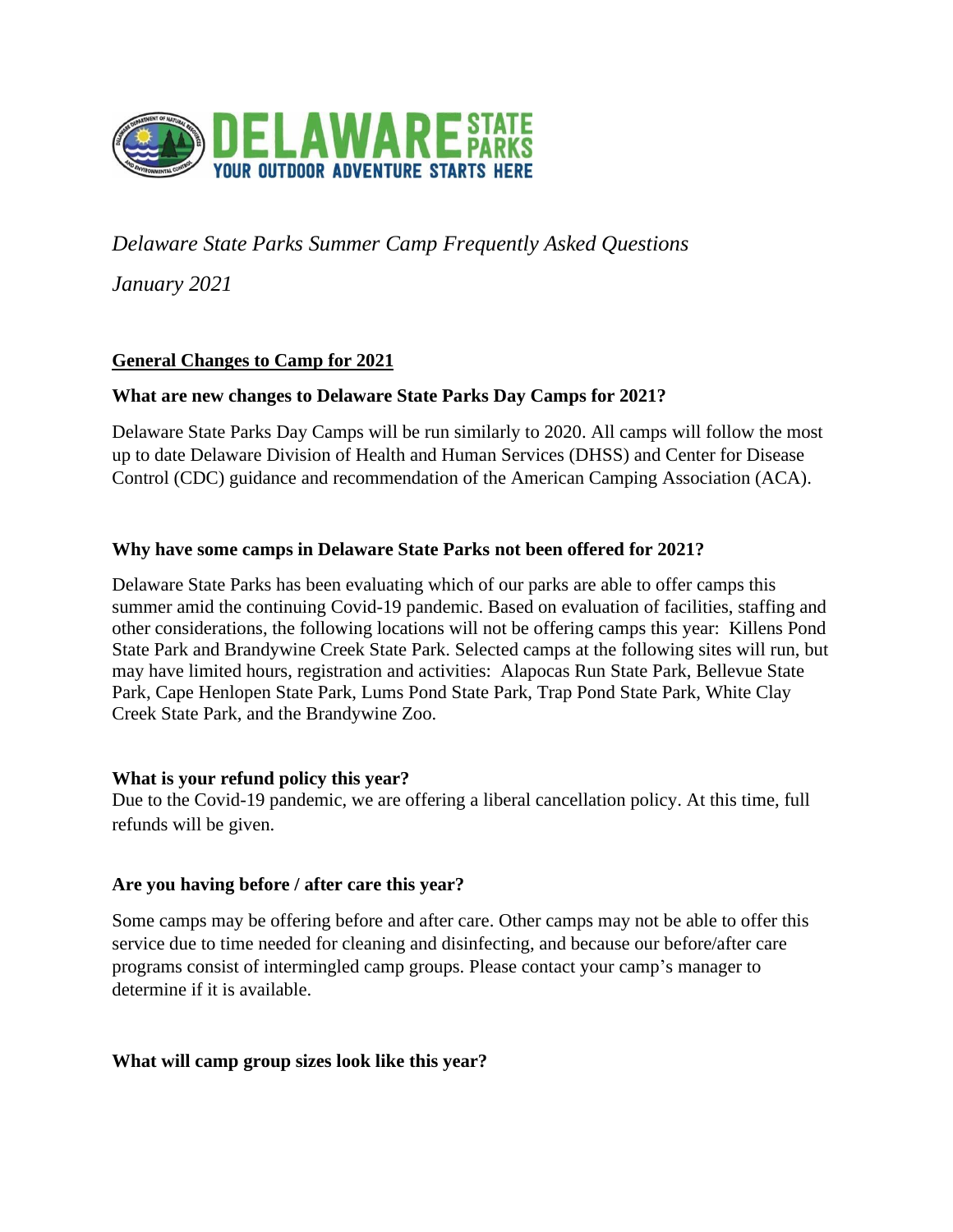As recommended in the DHSS guidance for summer camps, camp cohorts may be limited. In some cases, camp groups will consist of fewer campers to accommodate social distancing inside the camp facilities.

#### **Why are you not having field trips this summer?**

Off-park field trips may not be offered this summer following DHSS guidance to limit campers' interactions with other groups. Parks may have inter-park/zoo travel, either by hiking or socially distanced rides inside a park minibus. Campers will have assigned seats separated from other campers. This may result in multiple bus trips.

In camps where field trips are cancelled, alternate activities or supplies will be provided for the campers.

#### **What happens on extreme weather days?**

Park day camps operating this summer have dedicated camp facilities. However, there may still be size limitations within different park locations. In the event of extreme weather where outside programming will be difficult, we may elect to cancel camp that day. A prorated refund will be provided.

### **Communication / Screening / Camper Drop Off & Pick Up**

### **What safety guidelines are in place for camp?**

All camps operating in Delaware State Parks are following guidelines set by DHSS and incorporating recommendations in place by the CDC and by ACA.

### **What health screening procedures will take place this summer?**

Similar to 2020, all staff and campers are required to complete a 14-day health self-screening prior to the start of camp. In addition to this pre-screening, daily screening of camp staff and campers will take place. Screening will include a temperature check, symptom questionnaire and exposure questions. If any camper or staff member has any symptoms, temperature above 100.4F or recent exposure to someone with Covid-19, they will not be permitted at camp until cleared by their primary care physician.

### **What Covid-19 training is camp staff receiving?**

Camp staff have been trained on cleaning and disinfecting the facility related to Covid-19, proper use of Personal Protective Equipment, and giving First Aid and CPR care during Covid-19. In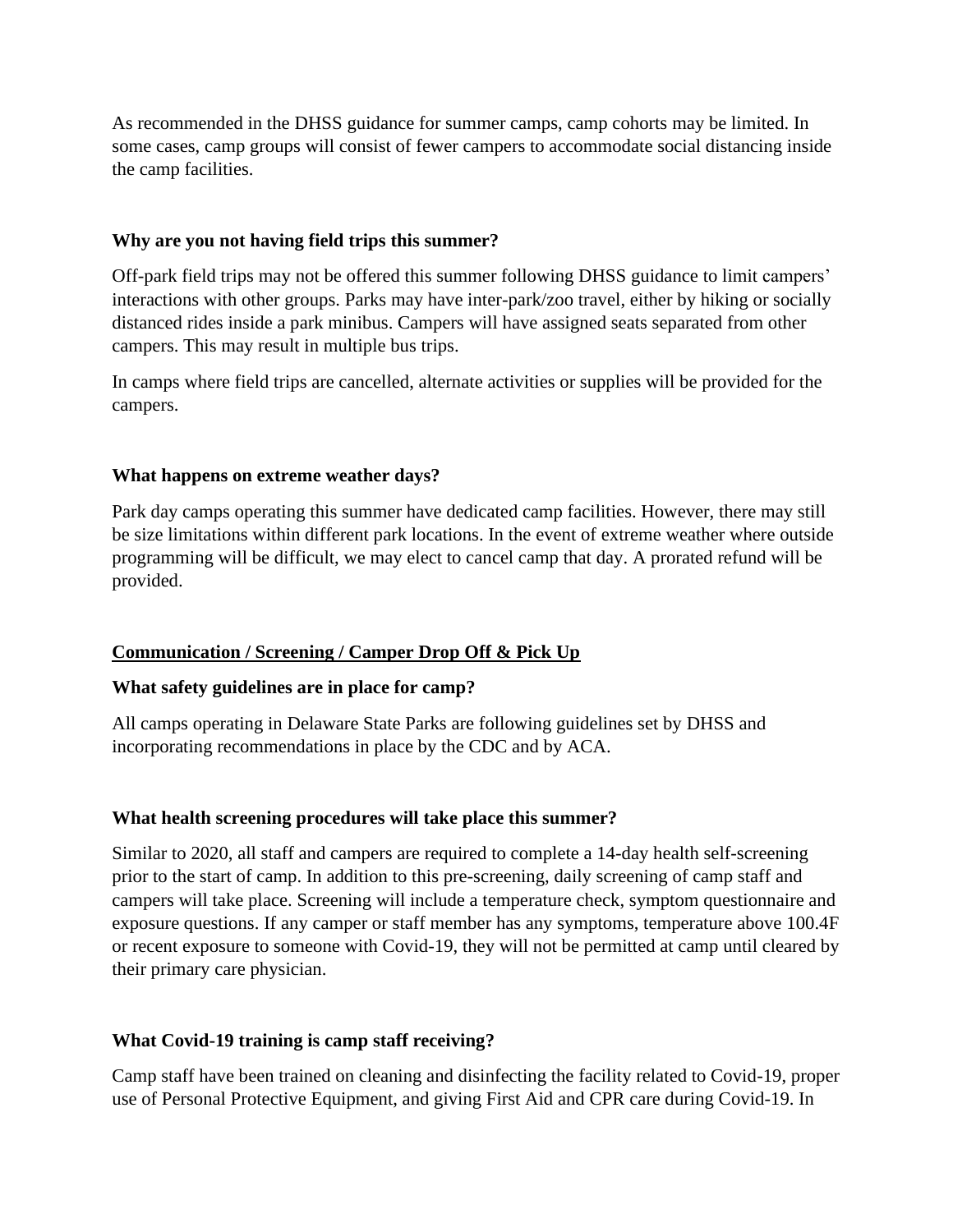addition, camp staff have been trained on effective strategies for social distancing and health recommendations while working with children during Covid-19.

### **How will drop-off and pick-up look this summer?**

Most Delaware State Park Day Camp programs will conduct staggered drop-off and pick-up of campers by vehicle. Parents/guardians will remain in their vehicle at all times during drop-off and pick-up. If vehicle drop-off/pick-up is not feasible for pre-determined reasons, the Camp Director or Interpretive Program Manager will contact you with an approved alternate plan.

A camp staff member will conduct a screening of each camper before they are checked in. All campers will be escorted to the day camp facility by a staff member.

You will receive more information regarding times and particular procedures from the park conducting your day camp session prior to the start of camp.

### **What other procedures do you need parents/guardians to follow this summer?**

To help everyone have a safe camp season we need parents/guardians to help by doing the following:

- Make sure to conduct the 14-day pre-screening of your child.
- Keep children home if sick or experiencing any symptoms.
- Parents/guardians will not be allowed into day camp facilities.
- We recommend having one parent/guardian to drop-off and pick-up their camper for the entire week.
- Parents/guardians must wear a face covering during drop-off and pick-up.
- We ask that you disinfect your campers' belongings that come home each day.

### **What can we be doing to prepare our children for camp this year?**

Talk to your child(ren) about washing hands, safe coughing, healthy behaviors, 6-ft social distancing and wearing a face covering.

Please teach and reinforce at home proper handwashing procedures: [\(https://www.cdc.gov/handwashing/index.html\)](https://www.cdc.gov/handwashing/index.html)

Provide your child with a face covering they will be comfortable wearing.

If needed, do some activities with your child where you both wear face covering to practice wearing them. Below is a resource from Kidshealth.org on talking to children about face coverings. <https://kidshealth.org/en/parents/coronavirus-masks.html>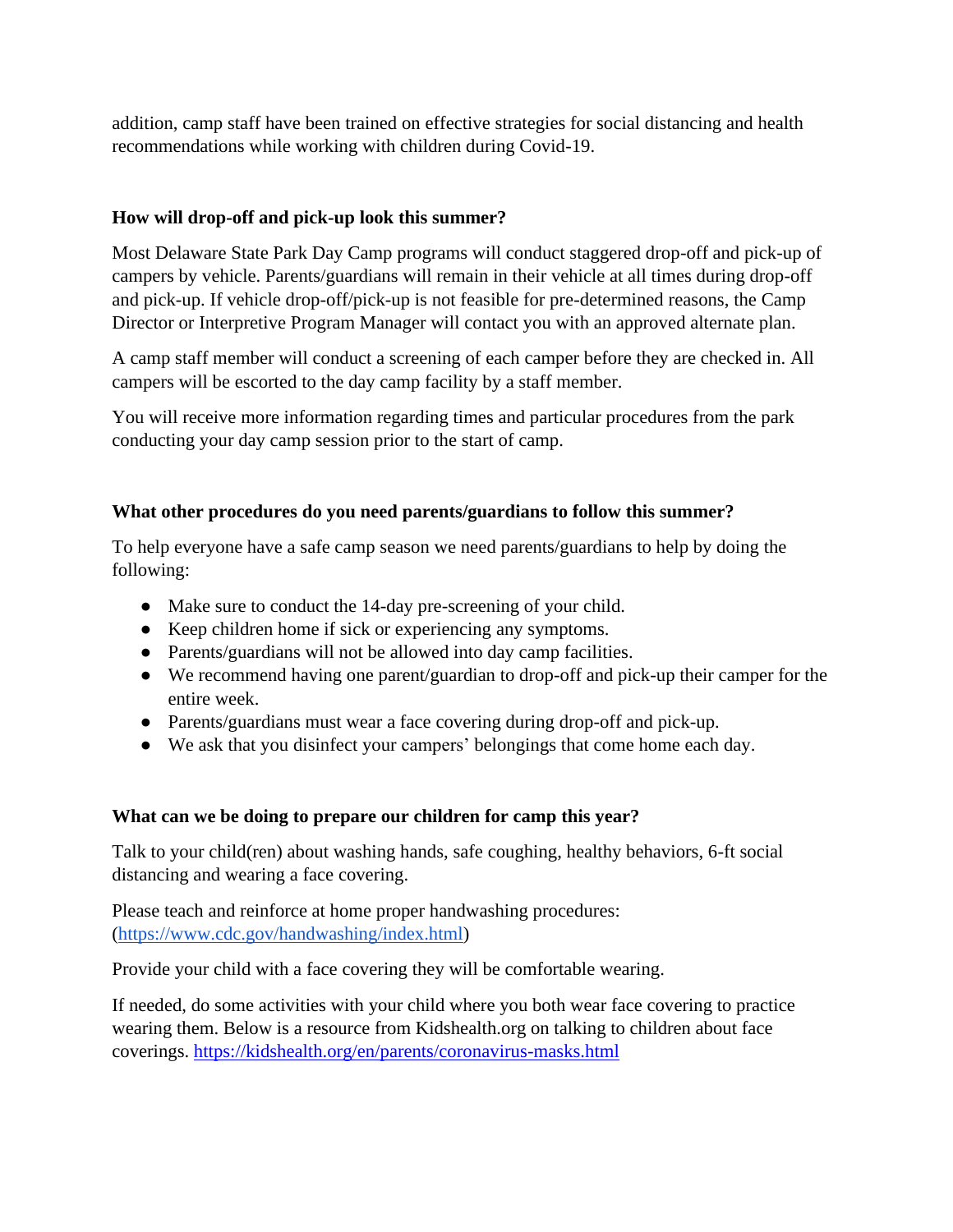Make sure you label all the items your child will be bringing to camp (ex. Lunch box, water bottle, hat, towel etc.) and remind them to keep all items together.

### **Who do I contact if I have questions or concerns before camp or after camp starts?**

Each park site operating day camps will have a dedicated communications person. This person will reach out to you prior to camp with more details about your child's camp and contact information if you have further questions.

# **Social Distancing / Cleaning & Disinfecting / Preventative Behaviors**

## **Will campers and staff wear face coverings at camp?**

Yes, campers and staff will wear face coverings indoors and outside in accordance with the guidelines set by DHSS.

As per the DHSS guidelines for Face Coverings for Children the following face covering guidelines will be in place. (<https://coronavirus.delaware.gov/guidance-for-face-coverings/>)

- *Campers and staff will be wearing face coverings as they are required by the Division of Public Health.*
- *Children aged kindergarten and up must wear a face covering while indoors or in outdoor spaces open to the public, or while in attendance at any indoor gathering with members of other households, irrespective of physical distance.*
- *Children may be allowed to remove face coverings as directed by camp staff during certain outdoor activities when proper social distancing is practiced, and in areas separated from the public.*
- *All children must wear face coverings unless there is a health reason why they should not.*
- *Face coverings are not required while eating or drinking.*
- *Parents/guardians should consult with the child's health care provider if necessary (e.g., for children with certain conditions such as asthma), to determine if an individual child is able to safely and consistently wear a cloth face covering while in camp.*

### **Who provides the face covering for the campers?**

It is the parent/guardian's responsibility to provide a face covering and labeled container/bag for each camper.

As noted in the DHSS recommendation on face coverings: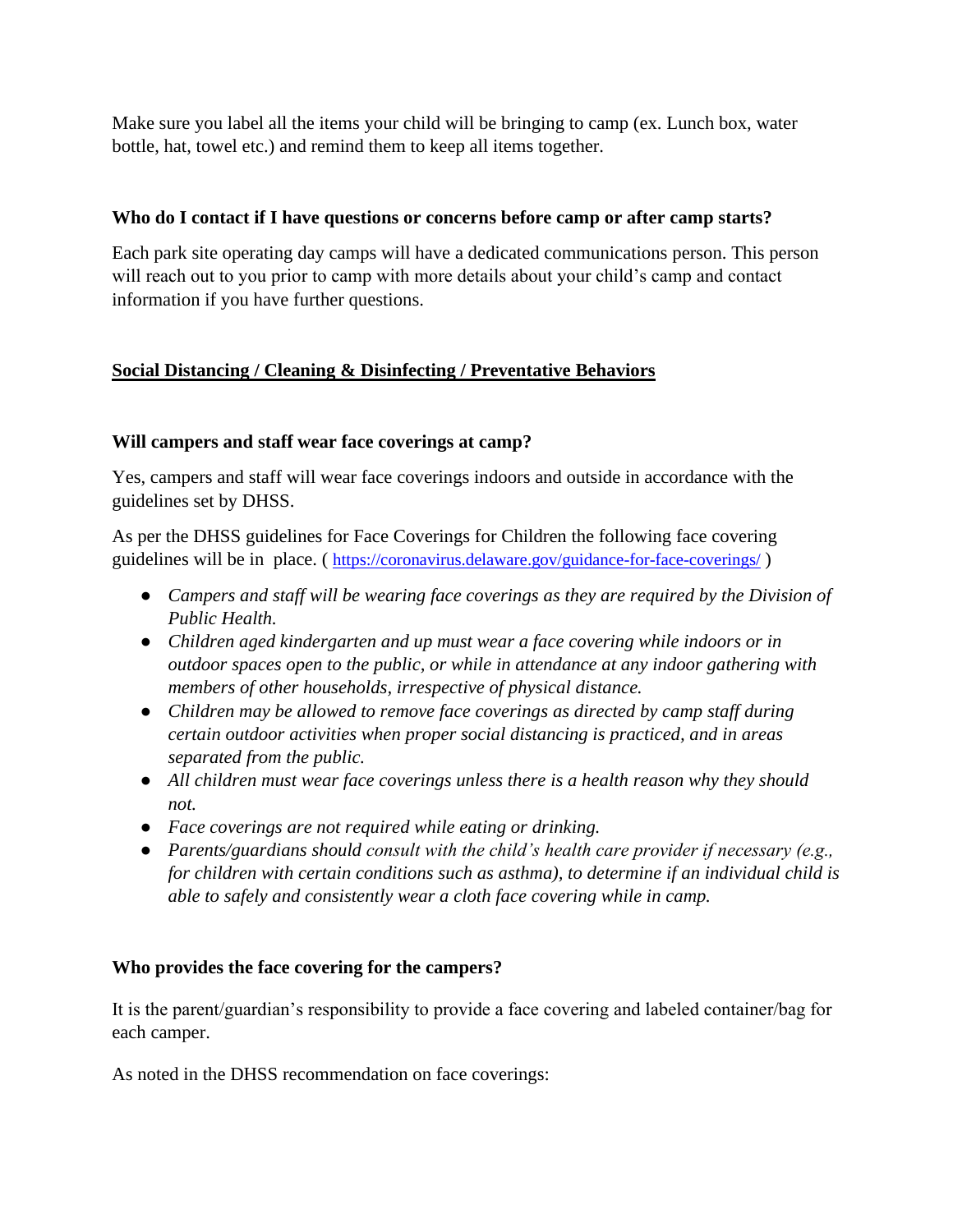- *Parents/guardians should provide cloth face coverings for their own child/children.*
- *Parents/guardians should provide a sufficient supply of clean/unused cloth face coverings for their child each day to allow replacing the covering as needed and have a plan for routine cleaning of cloth face coverings.*
- *The number of cloth face coverings needed for each child will vary by child and by day.*
- *Parents/guardians should be sure the cloth face coverings are:* 
	- *o Clearly marked with the child's name and room number/teacher's name*
	- *o Clearly marked and/or designed to distinguish which side of the covering should be worn facing outwards so they are worn properly each day.*

*NOTE: If a parent supplies surgical face masks rather than cloth face coverings, they may also be used according to the guidance above.*

### **How are you addressing social distancing in camps this summer?**

We will be spending as much time as possible outside in the park. We have modified games to address distancing and have trained staff on procedures to talk with campers about the importance of distancing.

### **What cleaning measures are being taken this year?**

Cleaning protocols will include all frequently touched surfaces throughout the day and a general disinfecting of the day camp space once a day with EPA-approved disinfectant. Use of shared materials will be limited when possible or cleaned between uses.

### **What types of activities will campers be doing at camp?**

We will be doing many activities that are within the local park including hiking, educational programs, games, and crafts related to the theme of each camp. Some parks have the ability for fishing or water play, specialty camps (like rock climbing) will be indicated in the camp description. Please contact the park for specific activities.

### **What steps or notifications will be enacted in case a camper or staff member is sick?**

Children or staff that exhibit signs or symptoms of being sick are not to report to camp until their primary care provider clears them.

Campers or staff who exhibit signs or symptoms of being sick while in camp will be isolated and monitored by camp staff. The Parent/guardian will be contacted to pick-up the child. Camp staff will be sent home. Campers or staff will not be allowed to rejoin camp until their primary care provider clears them.